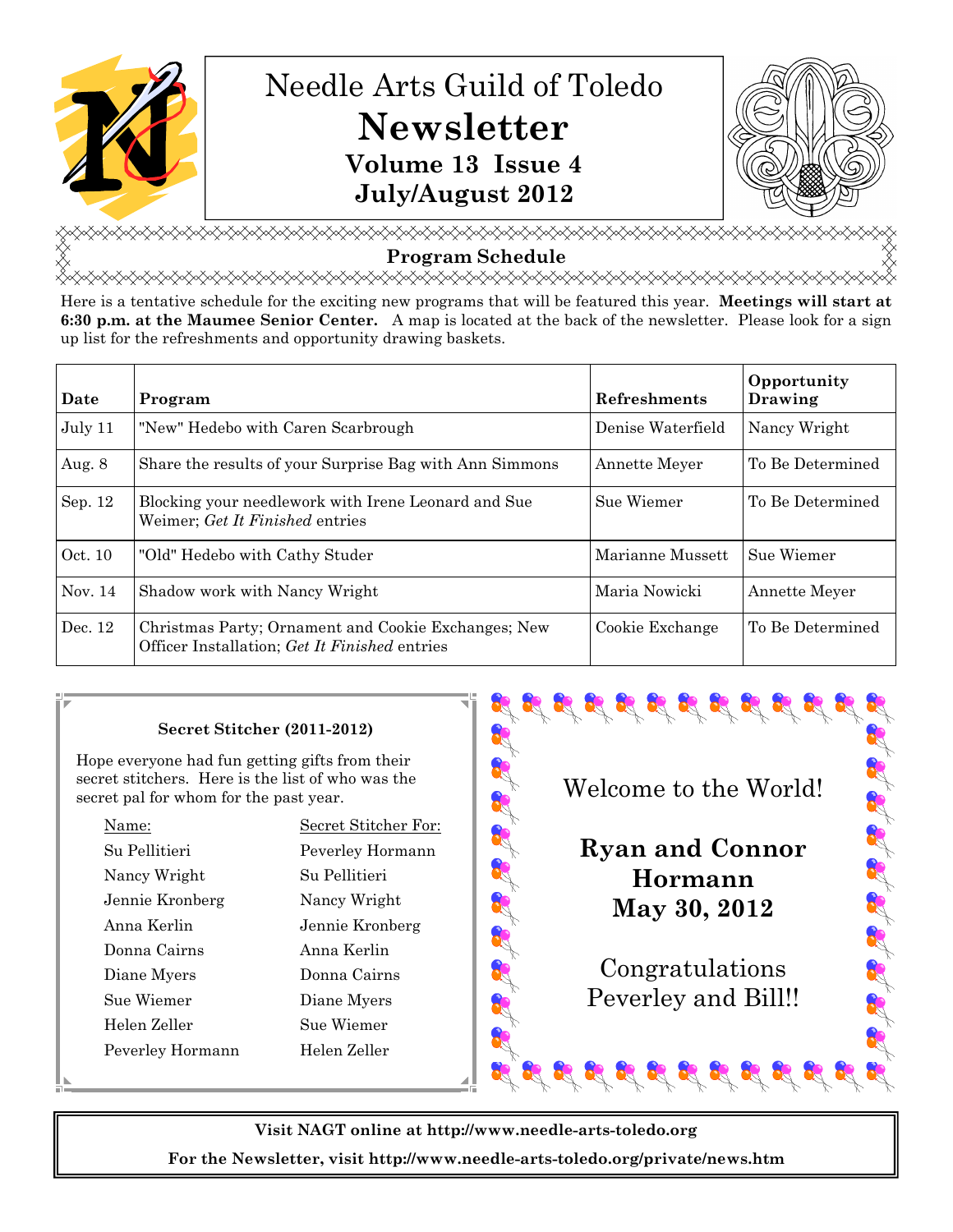

Here is a list of events besides our monthly meetings that you may find interesting. Further info may be obtained from the EGA or GLR websites.

#### **Dates Event Information**

- 09/08/12 *The Needle Artisans of Northwest Indiana (NANI)* - Ukranian Embroidery Workshop, "Diamond Ornament" designed by Terri Bay. Registration deadline is 08/07/12. Contact Pat Bellinger at southpaw.stitch@gmail.com.
- 10/06/12 *Indiana State Day* "Apple Fest". Hosted by the Fort Wayne Area Chapter. Registration deadline is 9/14/12. Contact Nan Getzin at nancygetzin@aol.com
- 10/19/12 ― *Birds of a Feather Stitch Together*. A 10/20/12 weekend stitching event hosted by the Youngstown Area Chapter. Registration deadline is 10/01/12. Contact Carol DeWitt at CDewitt@zoominternet.net.
- 10/28/12 ― *National (EGA) Seminar* "Santa Fe
- 11/02/12 Enchantment" Hosted by Rocky Mountain Region. Location: Hilton Santa Fe at Buffalo Thunder, Santa Fe, NM. Contact: Caela Tyler at caelat@comcast.net.
- 11/10/12 *NAGT Fall Program* Silk Ribbon Ornaments by Debbie Mitek. Location: Way Public Library, Perrysburg, OH. Further details in the next newsletter or contact Caren Scarbrough for more information.

04/28/13 ― *Great Lakes Region (GLR) Seminar -* 

- 05/02/13 "Hoopin' Up in the Circle City" Hosted by the Indianapolis Chapter, the event will be held at the Indianapolis Marriott East, 7202 E. 21st St., Indianapolis, IN 46219. For more information, you ma contact the registrar, Trish Hickman at GLR.Seminar2013@yahoo.com, or by phone at 317-848-3689 before 8pm.
- 10/05/13 ― *National (EGA) Seminar* "Winner by a 10/12/13 Stitch!" Hosted by EGA. Location: Louisville, KY. Contact: Gwen Nelson at mgtnelson@hotmail.com.

View details of the projects in the Calendar of Events at www.ega-grl.org. Follow links as needed to registration forms and chapter websites to view color photos.

8888888888888888888

くくくく

<del>\_\_\_\_\_\_\_\_\_\_\_\_\_\_\_\_\_\_\_\_\_\_\_</del>



#### **Program Details**

**Group Correspondence Course:** The time has come! Several reprieves have been granted but you really need to submit your *Dresden Lace* pieces in July to Caren so she can send them in to Jane Ellen.

**July:** Nancy and Caren have traded dates for their programs. The July program will be "new" Hedebo with Caren and the November program will be shadow work with Nancy. For the July program you will need to bring the Cebelia #20 you purchased for the Romanian Lace. You may also use pearl cotton #8, any color. You will need a sharp needle with an eye big enough for the thread you bring and small, sharp scissors for cutting fabric. Optional supplies are nice to have and we can share some of them. A 4-6 inch hoop, whatever size you have. You can also work this in hand. A small, sharp sewing needle for sewing thread. A fabric marking pencil of some kind. Caren will provide the ground fabric from Marilyn's stash, sewing thread, instruction, and directions to make a small sample.

**Fall Seminar:** Our fall seminar this year will be at Way Public Library in Perrysburg on November 10, 2012. Deborah Mitek will teach Victorian Silk Ribbon Ornaments. The guild will pay Deborah's expenses to come to Perrysburg. Each student is responsible for their kit fees. At this time, they are approximate. \$10 for one round ornament or \$40 for 2 round ornaments and a stocking. We cannot bring food into the library, so we will need to decide what to do for lunch. There are many restaurants close by.

**Spring Seminar:** At the June meeting we discussed having a Spring program and we thought it was a good idea. Further details as they develop.

**Ohio State Day 2013:** We also discussed hosting Ohio State Day in July 2013. Su Pellitieri has agreed to be the registrar and Caren Scarbrough is working on getting a teacher and location. Further details as they develop.

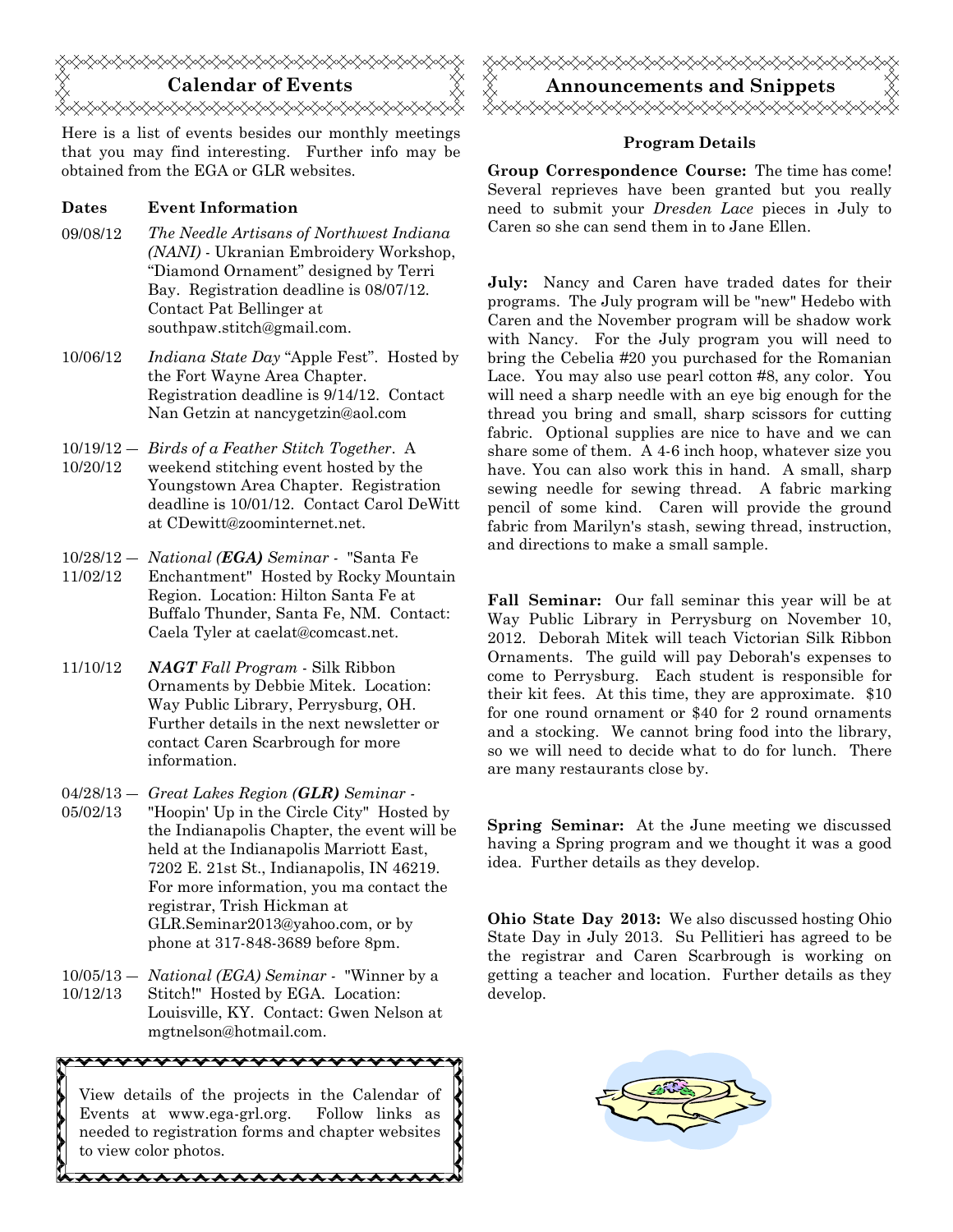

#### **August Program Note**

To all the "Mystery Baggers": August will be here before you know it and so will our meeting where we reveal our mystery bags! I hope that, by now, everyone is close to finishing their project. If you are having trouble with your design and would like some help, bring your bag of stuff to the July meeting. Someone will help you with ideas so you can complete your project. It will be fun to see everyone's piece at the August meeting. Remember: prizes will be awarded! *Submitted by Ann Simmons.* 

#### **Outreach Programs for 2012**

**Kissing Pillows:** Christine Hampshire has proposed the making of Kissing Pillows as our current outreach. She has taken on the project of making 200 Kissing Pillows for Ohio military men and women to be deployed in 2013. She will need to have them stitched by the end of this year so that she has time to sew on the backing and stuff them. Aida cloth and instructions will be available at the July meeting. Required threads are 797, 321 and blanc. No substitutions can be made. This little project works up quickly so please consider participating in this worthwhile gift our military men and women and their families. NAGT will be participating in this project in partnership with Christ Dunberger American Legion Auxiliary Unit #537.

**Kits for Brooks Army Hospital:** Donna Cairns has been the successful coordinator of this project for years. If you are clearing out some stash, keep in mind that any full kits can be given to her. Hospitalized servicemen and their families can keep their hands and minds busy trying a new project.

Christine has also graciously agreed to be Outreach Chair for the remainder of 2012. Thanks Christine!

#### **Annual Needlework Show**

Hopefully everyone is busy finishing projects for our show in September. Paper entry forms will be available starting at our July meeting and the online form will be ready soon. We have decided that the needlework stands need a new coat of paint. Volunteers are needed to help Su and Tom with this task. We figure 4 volunteers should be enough in our limited space. We have set the time for July 14th at 9:30 am. Hopefully the weather will be good and it won't be too hot in the morning. We can break for lunch and do a second coat if needed. There will be a sign up sheet at the meeting. We will also need volunteers for the regular duties at the show and there will be a separate sign up sheet for that later.

#### **Wildwood Manor House**

June 1 was a fine beginning to the summer months with Tea at the Manor House in Wildwood Metropark. Jennie Kronberg invited NAGT members to meet at 12:30 pm for tea in the library. The entry hall and side sitting room were packed, so it was a long wait for a table, but with good company and conversation, it was a pleasant way to spend the afternoon. The sandwiches, desserts and tea were tasty and worth the wait. Volunteers prepare the food on the day before the tea. The remaining dates for 2012 are: August 3, September 7, October 5, and November 1 from noon - 2:30 pm. The cost is \$9.00.

Pictured are Jennie Kronberg and former NAGT member, Carol Yonov (front), Diane Myers, Marilyn Freeman, Sue Wiemer, and Jennie's friend Veronica and helper Char (back). *Photo provided by D. Myers.*



#### **Sanger Library Display**

In August, we will have a needlework display in the display case at the Sanger Library again. If you are willing to loan any of your beautiful needlework for a while, please bring your pieces to the July meeting. Don't be shy! Everyone's needlework is fun to see!

I will be on vacation, and will not be at the meeting, but I will have someone else collect the needlework. Marianne will announce that person at the July meeting. If you are unable to attend the meeting, please contact me at 419-823-0290 or simmons.ann82@gmail.com to make arrangements to get your pieces to me. I will be back from vacation on July 16th, so contact me anytime after that. I would like to have everything for the display case by July 31st. *Submitted by Ann Simmons.* 

*This has been a great opportunity for us to advertize our show in the past. Please contribute a variety of small to mid-sized pieces.*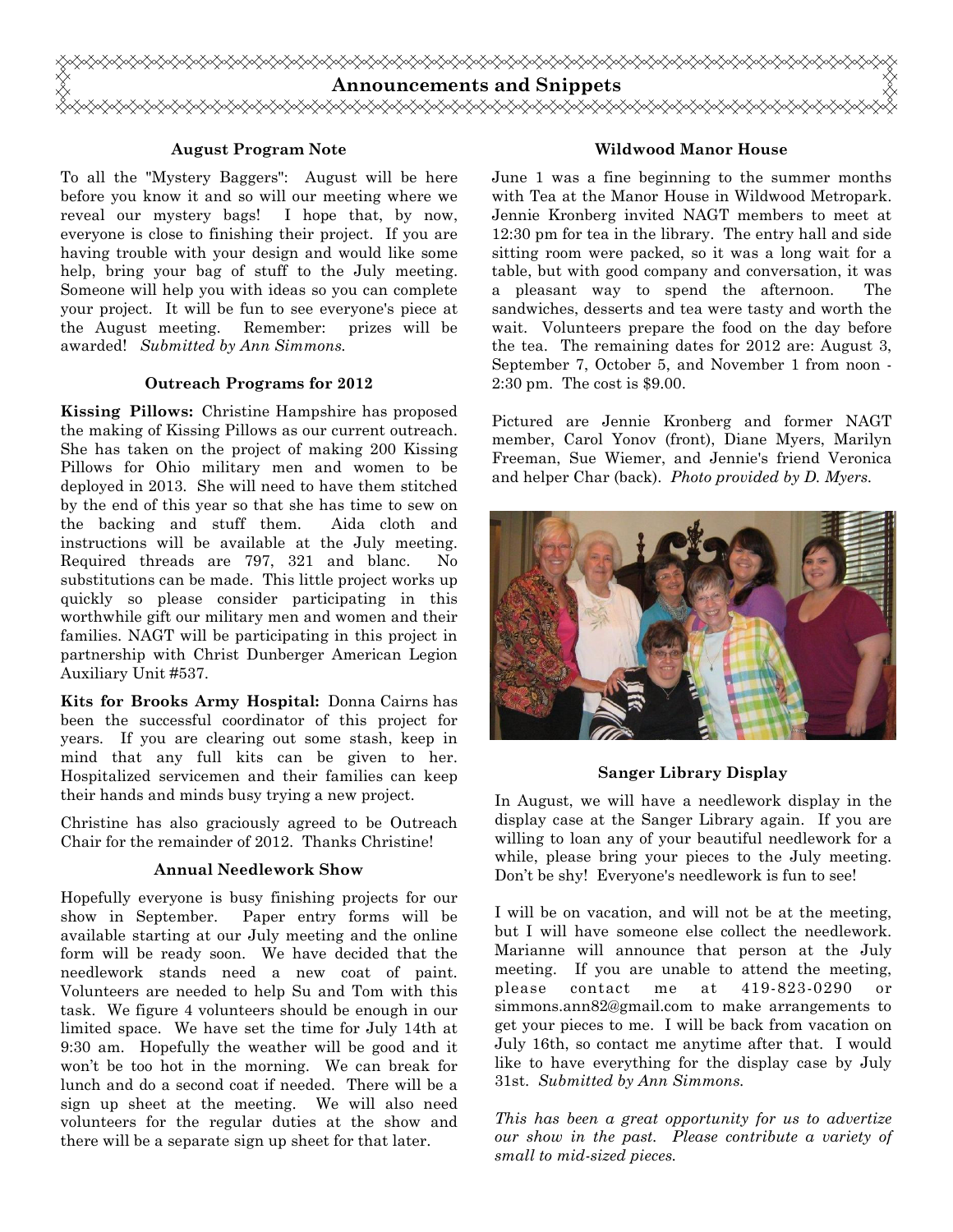

Here are the *Get It Finished* pictures from our June meeting. Hope to see these and many more at our Annual Needlework Show in September!











*All Photos on this page by S. Pellitieri*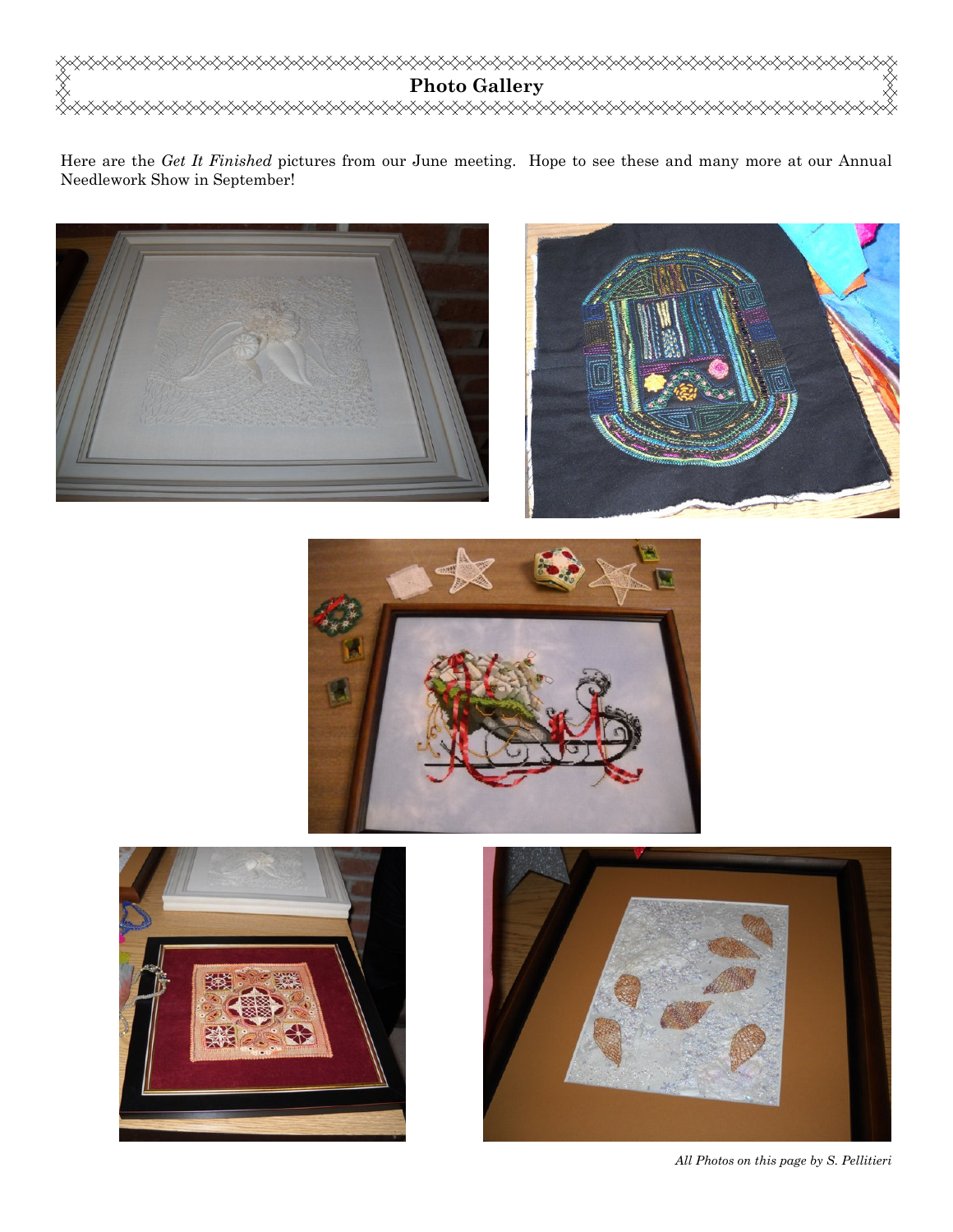*The NAGT Newsletter* is published six times per year (January, March, May, July, September, and November) by the Needle Arts Guild of Toledo (NAGT) chapter, The Embroiderers' Guild of America, Inc. The Editor welcomes comments, input, and story items. Please send them to the editor by the 25th of the month preceding publication.

Editor: Susan Pellitieri; 703 Butterfield Dr; Toledo, Ohio 43615, Phone: 419-382-1329, E-mail: NeedleArtsToledo@aol.com

EGA chapter newsletters may copy material contained in this publication except items which are noted and marked as copyrighted. Please credit this Chapter when due.

**MEMBERSHIP** in the Needle Arts Guild of Toledo is open to all embroiderers. New and renewing dues payments should be sent to: Diane Myers, 22045 W. River Road, Grand Rapids, Ohio 43522

**ANNUAL DUES** - NAGT annual dues of \$50 include: **Dues - Local chapter** 

- Bimonthly NAGT chapter newsletter
- Chapter meetings and programs
- Local chapter lending library
- Group correspondence course (additional fee required)
- **Dues Great Lakes Region (GLR)**
- GLR seminar (additional fee required)

**Dues - The Embroiderers' Guild of America, Inc. (EGA)** 

- Subscription to quarterly magazine, Needle Arts
- Individual correspondence courses for a fee
- National seminars for a fee

Members can attend optional local Chapter workshops presented by teachers contracted by the Chapter and paid for by workshop participants.

**MEETING CANCELLATION:** Monthly meetings are cancelled due to bad weather if the Toledo Public schools are closed. Tune into AM 1370 News radio in Toledo for school closings.

**GUESTS** are welcome at all meetings and may attend two meetings before being asked to join.

**NAME TAGS** must be worn at all meetings or pay a 25¢ fine. The fines collected go to general funds to help cover expenses.

**MEETINGS** are on the second Wednesday of the month at 6:30 p.m. in the Maumee Senior Center, 2430 Detroit Ave., Maumee OH 43537. Please note that the Google Map below labels Rte. 25/24 as S. Detroit Ave. south of the Ohio Turnpike, but it really is Anthony Wayne Trail.

<del></del> **NAGT Officers and Board Members**  <sub></sub><sub></sub>

**President Publicity**  Peverley Hormann 419-699-2076 pevhormann@yahoo.com

**President Elect 2012 Show Chairman**  Marianne Mussett 419-534-2278 mcmussett@hotmail.com

**Secretary** Annette Meyer 419-283-8746 nettie@buckeye-express.com

## **Treasurer**

Anna Kerlin 419-829-6752 akerlin@buckeye-express.com kmthompson49@yahoo.com

#### **Outreach Chairman**

Christine Hampshire 419-698-0241 dhampshire@adelphia.net

#### **Welcoming Committee**

Marilyn Freeman 419-381-8782

**Membership GLR Representative Hospitality**  Diane Myers 419-832-9571 jrmyers@roadrunner.com

#### **Newsletter**  Susan Pellitieri 419-382-1329 NeedleArtsToledo@aol.com

spellitieri@namsa.com **Program Co-Chair Education**  Caren Scarbrough 419-278-2162 caren505@roadrunner.com

**Program Co-Chair** Cathy Studer 419-217-3077 treesong44@yahoo.com

**Historian** Katherine Thompson 419-385-0081

 *indicates Voting Members Map courtesy of Google Map.*